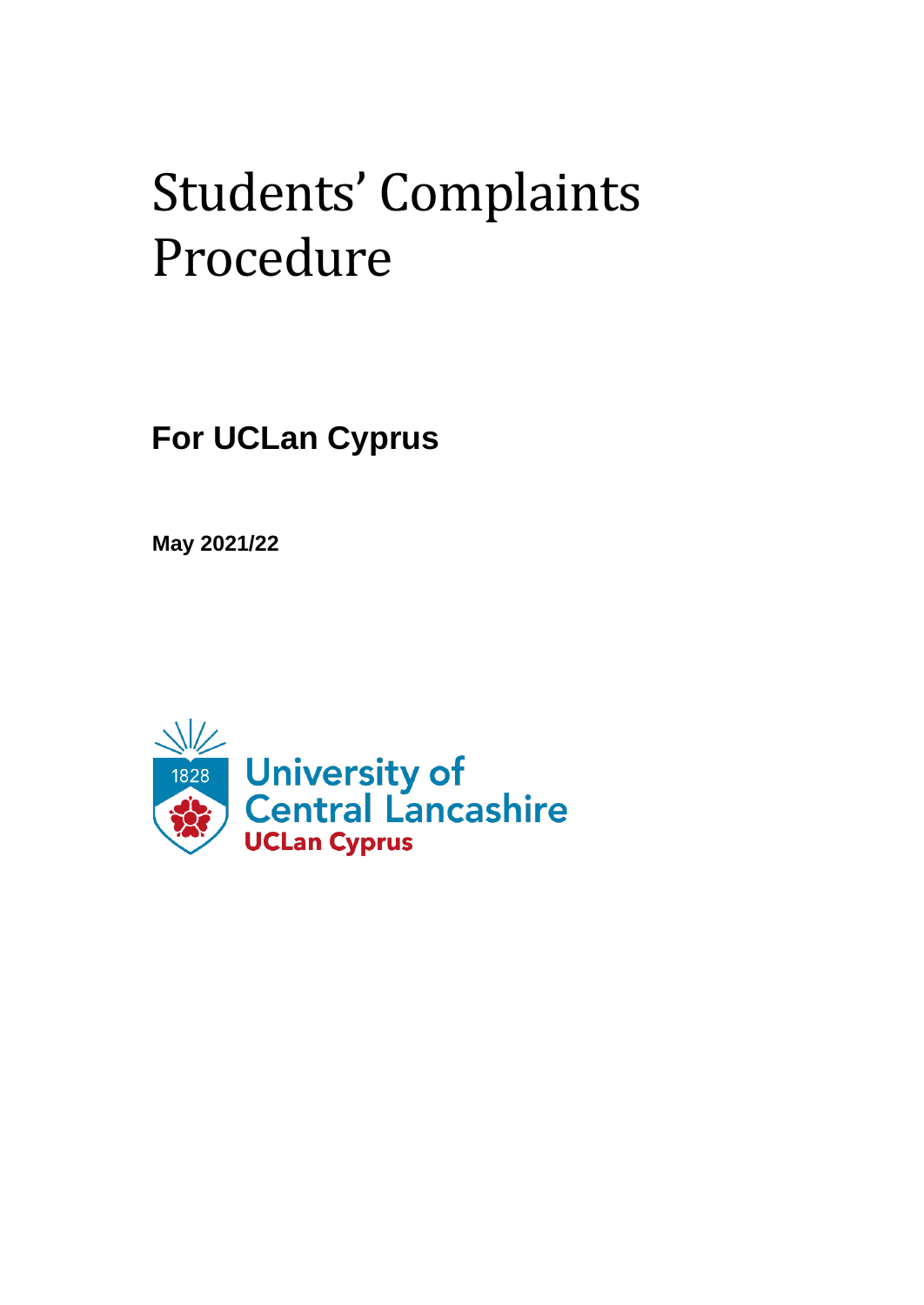

# **Making a Complaint**

# **Introduction**

The University of Central Lancashire Cyprus is committed to providing high quality education and other services to its students. Our aim is to provide a supportive environment including academic, welfare and recreational services and to be responsive to concerns when they are raised.

Feedback from students is welcomed as part of the University's approach to the development and enhancement of the quality of services provided to students. There are many local routes whereby concerns and issues can be raised and addressed, and students are encouraged to make full use of these routes. In particular, students should ensure that they are familiar with the quality assurance procedures that exist within academic schools and are described within Student Handbooks.

The University does, however, recognize that there may be occasions when you have cause for complaint about the service you have received. When this happens, the Complaints Procedure is intended to provide an accessible, fair and straightforward system which ensures an effective, prompt and appropriate response.

# **The University aims to handle complaints in a way that:**

- encourages informal conciliation and facilitates early resolution;
- ensures a full and fair investigation;
- addresses all the points of the issue and provides an effective response and appropriate redress;
- provides a prompt resolution within established timescales;
- positive actions can be taken to continuously improve services.

The complaints procedure (covering courses and services) is handled at UCLan Cyprus in collaboration with the parent University. All complaints related to services provided locally are fully resolved at UCLan Cyprus. All complaints related to course matters at stage 1 of an undergraduate degree (level 4) are fully resolved locally and all complaints related to course matters at stage 2 of an undergraduate degree (levels 5 and 6) and at postgraduate level (level 7) are addressed and handled by the parent University in collaboration with the Rector and the Heads of School of UCLan Cyprus.

The University hopes that students will have a positive and rewarding experience during their studies at UCLan Cyprus. If, however, concerns are brought to our attention, students can be assured that they will be treated in a serious and constructive manner and every effort will be made to ensure a satisfactory resolution.

# **Professor Panikkos Poutziouris**

**Rector, UCLan Cyprus**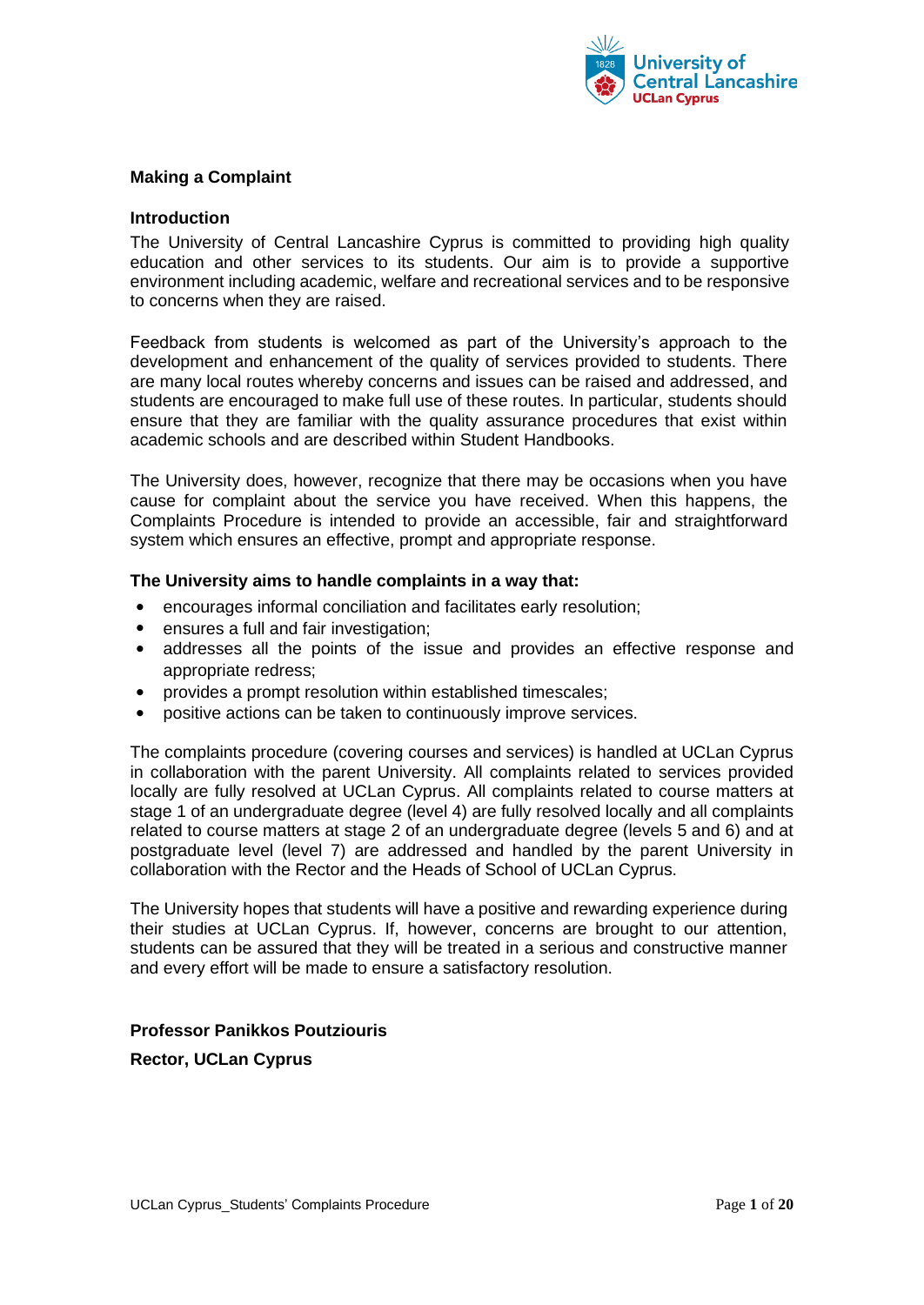

# **What is a Complaint?**

A complaint is defined as an expression of dissatisfaction about any programme of study or related facility or any other service provided by the University. This Procedure does not apply where there are separate mechanisms in place:

- \* Appeals Against Assessment Board Decisions, contact the Schools Administration Office;
- Staff Grievances, contact Human Resources Office;
- Freedom of Information or Data Protection, contact Student Support Office;
- Use of CCTV Equipment, contact Health & Safety & Environment Officer;
- Appeals or Complaints relating to the admissions process, contact Recruitment and Admissions Office;
- Complaints about Student Conduct, contact the Students Support Office;
- Complaints from clients of other University services who are not current or former students, contact relevant Head of Service.

\*This Procedure will not be used for matters relating to assessment performance and academic judgement, except where there is a complaint about a service provided which has to be resolved before an appeal decision can be made. The University reserves the right to reclassify a complaint as an academic appeal or vice versa, if the submission falls properly within the remit of one procedure rather than the other.

**NB:** The Complaints Procedure can be used to appeal all decisions made by the University. Where the decision has been made subject to a University policy e.g. Rules for the Use of the Library and the right of appeal contained within that policy has been exhausted, if pursued under this policy, the complaint will proceed straight to Stage 3. The complaint must be made within 15 working days of the outcome of the decision and must be based on one or more of the grounds set out in the Stage 3 section below.

# **Special Cases**

In the event of a complaint being made against a member of the Council or the Senate, all complaints should be in writing and addressed to the Chair of the Council or Rector, respectively. Any complaint against the Rector should be in writing and addressed to the Administrator of the Senate, who will determine how to deal with the complaint. Any complaint against the Chair of the Council should be in writing and addressed to the Secretary to the Council, who will determine how to deal with the complaint.

# **Who can complain?**

Any student who directly seeks or receives a service from the University may lodge a complaint under this Procedure. Former students may complain within a reasonable time period, normally 3 calendar months from leaving the University.

Matters of concern may be raised individually or collectively and students should feel assured that they will not encounter any disadvantage having lodged a complaint in good faith.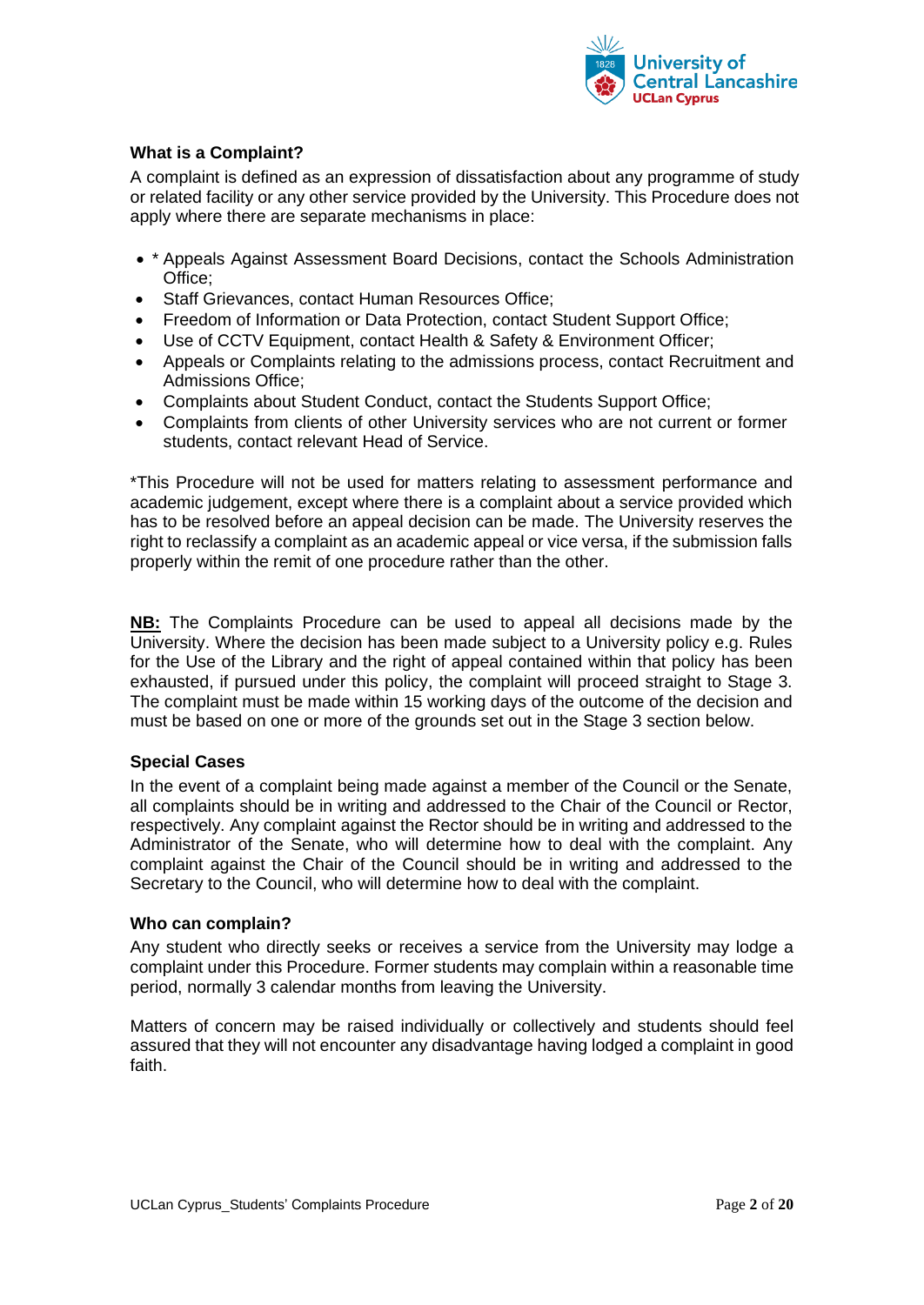

Where complaints are raised collectively, the complaint should include a signed statement from all parties confirming that they have been materially affected by the alleged incident and authorising the University to correspond with a single named spokesperson.

Anonymous or third-party complaints will not be dealt with under this Procedure, except in exceptional circumstances. It is at the discretion of the University as to how these are handled e.g. the University may initiate enquiries where it considers there is a compelling case supported by evidence.

# **Vexatious, Malicious or Frivolous Complaints**

The University may decline to deal with complaints, which are vexatious, malicious or frivolous.

A complaint may be considered to be vexatious when it may or may not be the latest in a series of requests and it:

- clearly does not have any serious purpose or value;
- is designed to cause disruption or annoyance, or gives rise to disproportionate inconvenience or expense;
- has the effect of harassing the University and/or its staff;
- can otherwise fairly be characterised as obsessive or manifestly unreasonable.

A complaint may be considered to be malicious where:

- there is evidence of intention to do harm or mischief;
- it is reasonable to assume that the complainant intended to do harm or mischief;
- malice may be implied where e.g. it is clear that no redress is sought.

A complaint may be considered to be frivolous where:

- it is clear that is not serious or sensible in content, attitude or behaviour;
- there is an absence of clear desire for a sensible or reasonable form of redress.

Where there is reason to believe that a complaint is vexatious or malicious, the matter will be referred to the Head of Academic and Quality Assurance who may decide to reject the complaint without full consideration of its merits. Reasons will be given as to why the complaint is considered to be an abuse of process. The University will reserve the right to invoke the Regulations for the Conduct of Students. You should also note appendix 4, which sets out the University's approach when dealing with unacceptable behaviour by a complainant.

The student may appeal against a decision to reject his or her complaint as an abuse of process by writing to the Senior Student Support Officer within 5 working days of the decision. The Senior Student Support Officer will consider the appeal and will notify the student of the decision within 15 working days. If the original decision is upheld, a Completion of Procedures letter will be issued.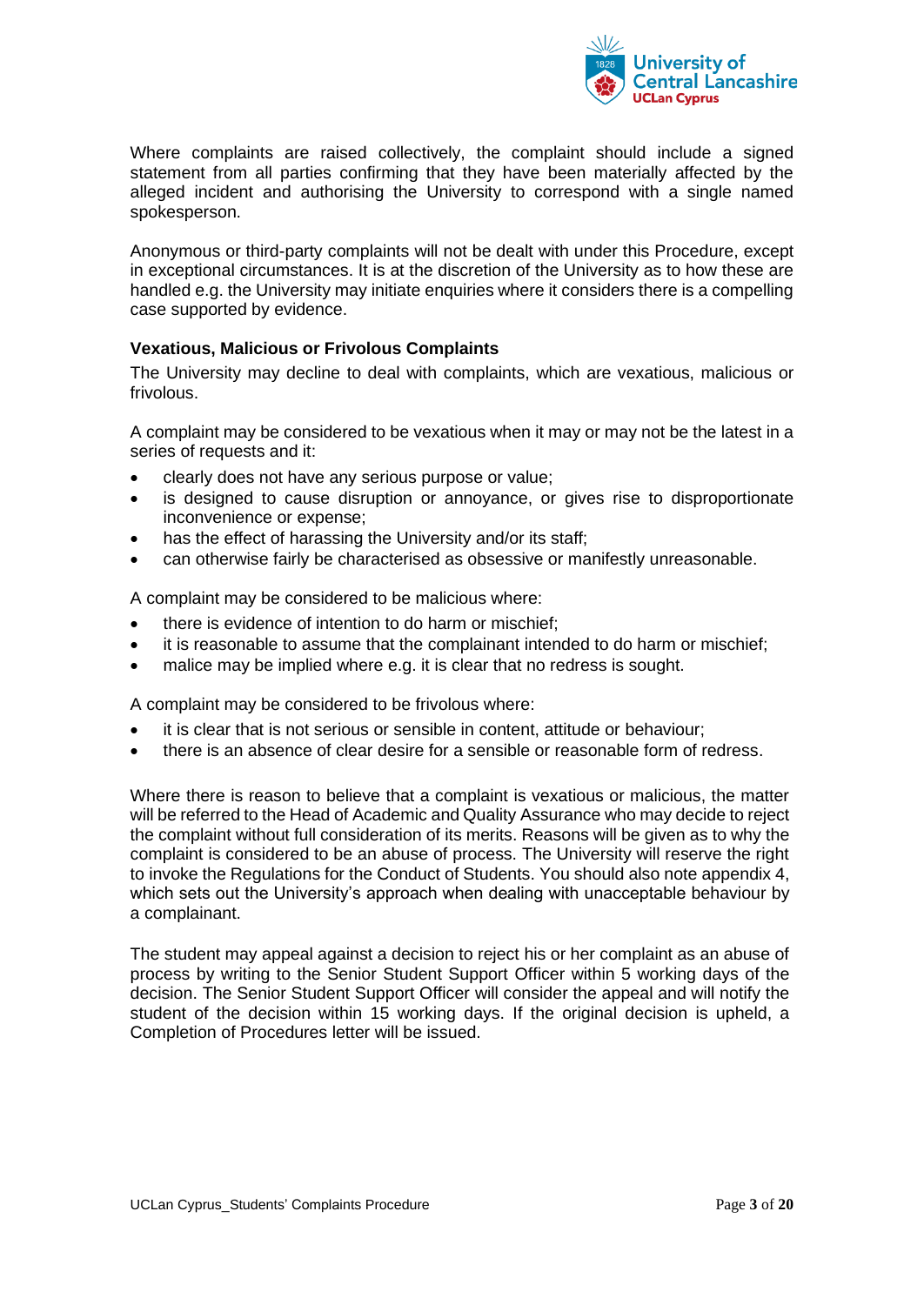

# **Advice and Support**

Advice on the scope and operation of this Procedure may be obtained from the Student Support Office.

Each School has Course Representatives, whose role is to help students to resolve any issue(s).

Students may seek independent advice and support from the Student Council.

Where a student has declared a disability to the University, all endeavours will be made to ensure that information is available in appropriate formats and reasonable adjustments are made to the proceedings and facilities to accommodate his/her needs.

All stages of this Procedure are internal proceedings. These proceedings are intended to be fair and to comply with the rules of natural justice, and should not be adversarial or overly legalistic. There is no need for anyone to have formal legal representation.

Anyone who lodges a complaint, or against whom a complaint is made will be entitled to be accompanied by a person of their choosing at any stage in the Procedure. Students may seek representation from the Student Council, or may choose to be accompanied by a friend. There is no objection if the person is legally qualified, so long as that person understands and respects the nature of the proceedings and does not adopt an overly adversarial or legalistic stance. Students who lodge a complaint must be present throughout any proceedings and cannot be represented by a nominated third party.

#### **Confidentiality**

Confidentiality will be preserved during the investigation of a complaint to safeguard the interests of everyone concerned unless disclosure is necessary to progress the complaint. The University expects that all parties will respect the confidentiality of the process.

Any individual about whom a complaint is made will have the right to be informed of the fact and nature of the complaint by their line manager.

# **Actions**

In the case of all complaints, the University seeks to ensure that appropriate and reasonable action is taken. Where a complaint is found to be justified, any appropriate remedial action will be notified as part of the decision. If a complaint is found to be not justified at any stage, the reasons for the decision will be communicated, together with details of any further recourse that is available via this Procedure.

References in this Procedure to an office holder include a nominee acting on behalf of that office holder. The University will ensure that anyone investigating or deciding on a complaint has had no prior involvement in the complaint.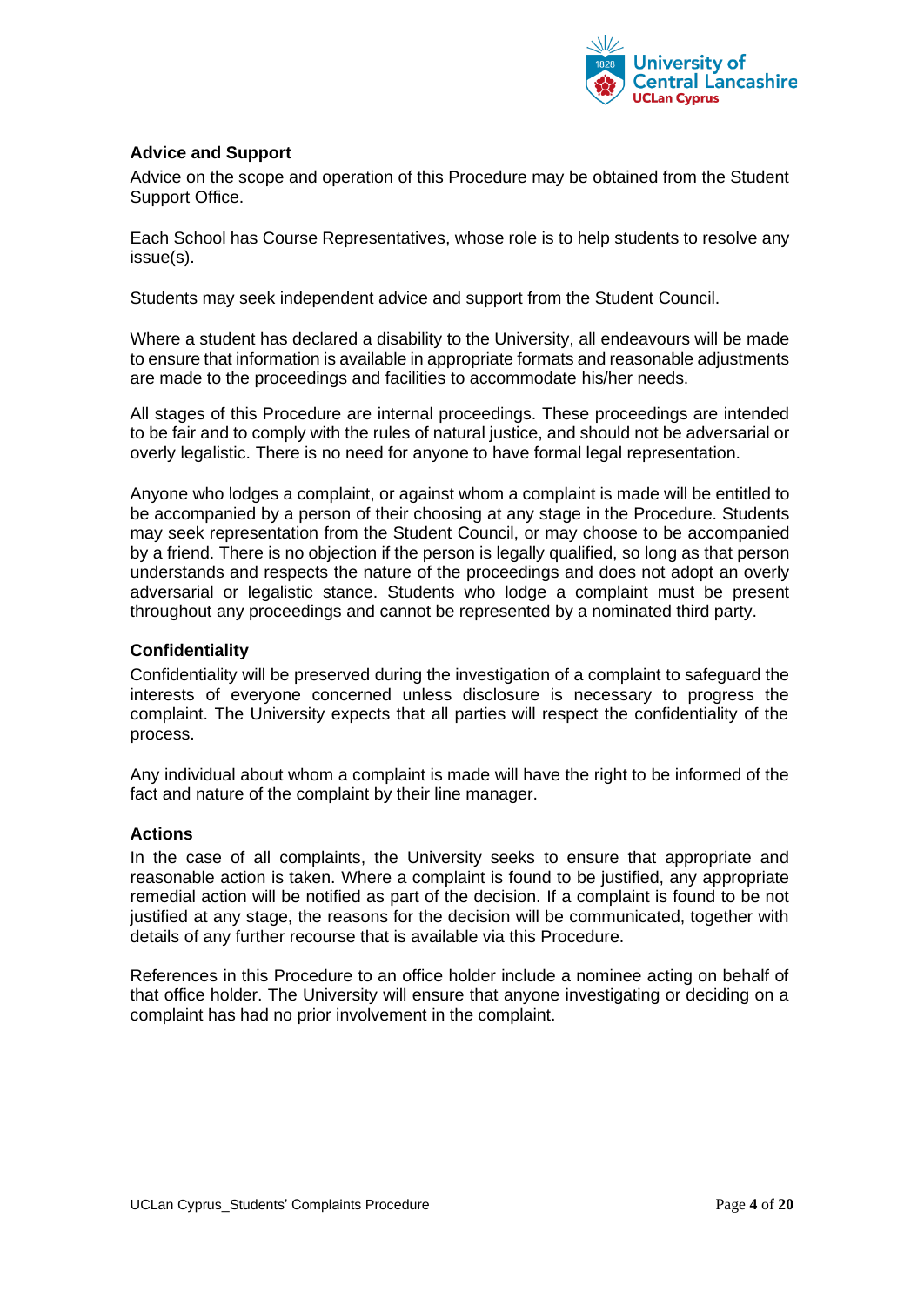

All actions under this Procedure will normally cease on receipt of formal correspondence from a solicitor on behalf of the student, or on the instigation of legal proceedings against the University in relation to the matters complained about, which will be handled by University's legal office.

# **Time Limits**

Complaints should be raised as early as possible, since any delay may affect the University's ability to properly investigate the complaint or provide an appropriate remedy. It is important that students do all they can to meet the University's deadlines for the submission of complete and detailed material, so that complaints can be progressed as quickly as possible.

# **Stage 1**

Complaints should normally be raised with the relevant member of staff immediately where possible, and normally not later than 10 working days after the incident giving rise to the complaint.

# **Stage 2**

Stage 2 complaints should normally be lodged within 15 working days of the Stage 1 response or within 15 working days of the incident giving rise to the complaint.

# **Stage 3**

Stage 3 complaints should normally be lodged within 15 working days of the Stage 2 response from the University.

# **Former Students**

Former students may complain within a reasonable time period. Normally, this will be within 3 calendar months of leaving the University.

The University will exercise discretion where there is good reason for a complaint to be submitted outside these time limits.

It is the University's aim that all complaints are dealt with in a timely manner, in particular where the nature of the complaint requires swift action. There will occasionally be circumstances when, for good reason, the University will need to extend the timescales set out in this Procedure. Where this is the case, students will be informed and kept regularly updated about progress.

The University will make appropriate allowances for delays occasioned by exceptional circumstances on the part of students.

# **Monitoring the Process**

In order for the University to improve its services to students, the receipts of formal [stage 2 & 3] complaints and responses will be monitored. A report on the outcome of the monitoring process will be made annually to the Student Experience & Engagement Committee. This will enable the University to continuously improve its services and ensure an inclusive, consistent and constructive approach to complaints. The effectiveness of the Complaints Procedure will also be kept under review and, where appropriate, changes will be made.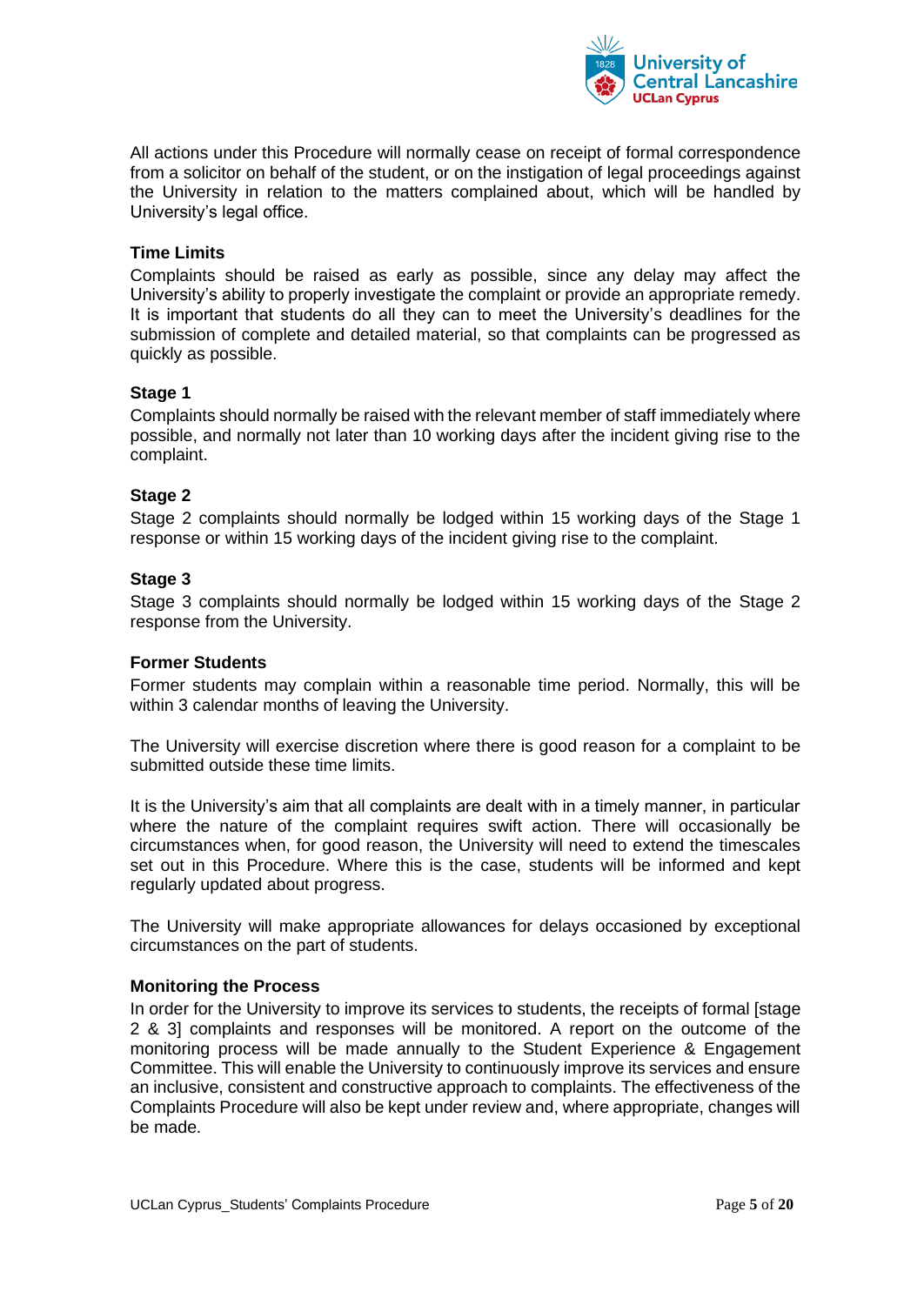

# **PROCESS**

# **Stage 1 – Informal Stage**

It is anticipated that the majority of complaints will be resolved satisfactorily on an informal basis and close to their point of origin. However, the University recognises that there may be exceptional circumstances where this is not appropriate and the Student Support Office can advise on this.

Initial contact, should normally therefore, be made with the relevant member of staff who is responsible for dealing on a day-to-day basis with the matter being complained about. For example, if the complaint refers to an academic matter, the first point of contact should normally be the module tutor, personal tutor or course leader. A complaint may also be informally raised with another senior member of staff. Initial contact can also be made by a spokesperson on behalf of a group, including the Student Council (and at this stage of the procedure it would not require a signed statement from the individuals concerned).

In order for a complaint to be dealt with, effectively and efficiently, it must be drawn to the attention of the relevant member of staff immediately where possible and normally not later than 10 working days after the incident giving rise to the complaint.

At this stage, the relevant member of staff will discuss the complaint with the student and other persons involved, determining whether it can be resolved without recourse to more formal procedures.

A written record of the outcome will normally be sent to student. This will be notified to the Head of School or Head of Service where the effectiveness of the School/Service could be improved, and may also be referred to in the event that the complaint is progressed to stage 2. Where informal resolution is not appropriate or possible, the student will be directed to the formal stage below.

# **Stage 2 – Formal Stage**

If, having pursued the matter informally, and the student is still dissatisfied; he/she may pursue the matter through the formal stage within 15 working days of the informal response being given.

Where it is not appropriate for a complaint to be submitted for informal resolution, a formal complaint should be normally made within 15 working days of the alleged incident or concern.

The complaint should be submitted in writing to the Student Support Office, using the Complaints Form at the back of this booklet. Where complaints are raised collectively at this stage, the complaint should include a signed statement from all parties confirming that they have been materially affected by the alleged incident and authorising the University to correspond with a single named spokesperson.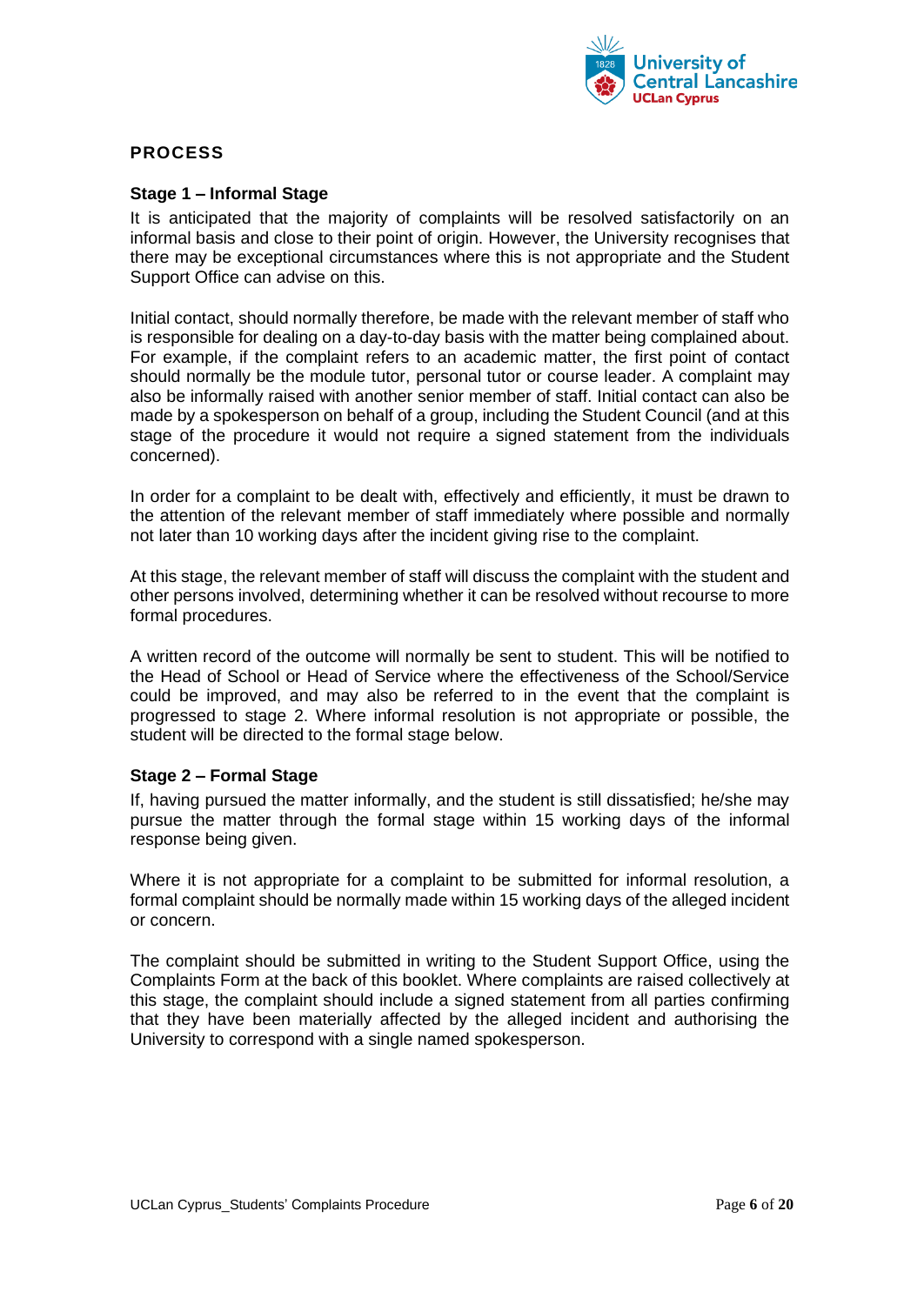

The Complaint Form requires details of: the nature of the complaint; the informal steps taken to resolve it (or the reasons why informal steps have not been taken) and a statement as to why the student remains dissatisfied; and the reasonable steps that he/she would wish to see be taken to resolve the matter. Appropriate evidence should be appended e.g. copies of relevant letters, e- mails, signed witness statements and any other supporting documentation.

The Student Support Officer will acknowledge the student's complaint and pass it to the relevant Head of School or Head of Service to deal with. If the complaint is about a Head of School or Head of Service, the appropriate Line Manager will be informed.

The Head of School or Head of Service will investigate the complaint and may request a meeting with the student to discuss the matter. The Head of School or Head of Service will notify the student in writing of his or her conclusions and of any action, the School or Service intends to take.

The student will also have the right to request a meeting with the Head of School or Head of Service if he/she so wishes.

The student may be accompanied by a friend for support, or a member of the Student Council. At the meeting the student will be invited to present his/her case and will be given the opportunity to amplify his/her written case and to submit copies of any supporting evidence e.g. copies of e-mails.

The aim of the meeting will be:

- to clarify the issues that are to be investigated within the scope of the Complaints Procedure;
- to clarify the reasonable measures that the student would wish to see taken to resolve his/her complaint;
- to ensure that where appropriate, any immediate steps are taken to address the student's concerns;
- to ensure that where appropriate, the student is aware of relevant University support services;
- to clarify the process and the anticipated timescale for a written response and the student's right to request a review under stage 3 if he/she is dissatisfied with the stage 2 outcome.

A formal record of the meeting will be taken, and a copy will be sent to the student within 5 working days with a request for him/her to sign and return the record with any comments. The formal record may be disclosed to any other person(s) named in the complaint or any other relevant parties.

It is the University's aim that most complaints dealt with under this stage will be resolved within 25 working days. The student will be informed if there is likely to be any delay in the process.

All formal complaints and responses will be monitored by the Student Support Office.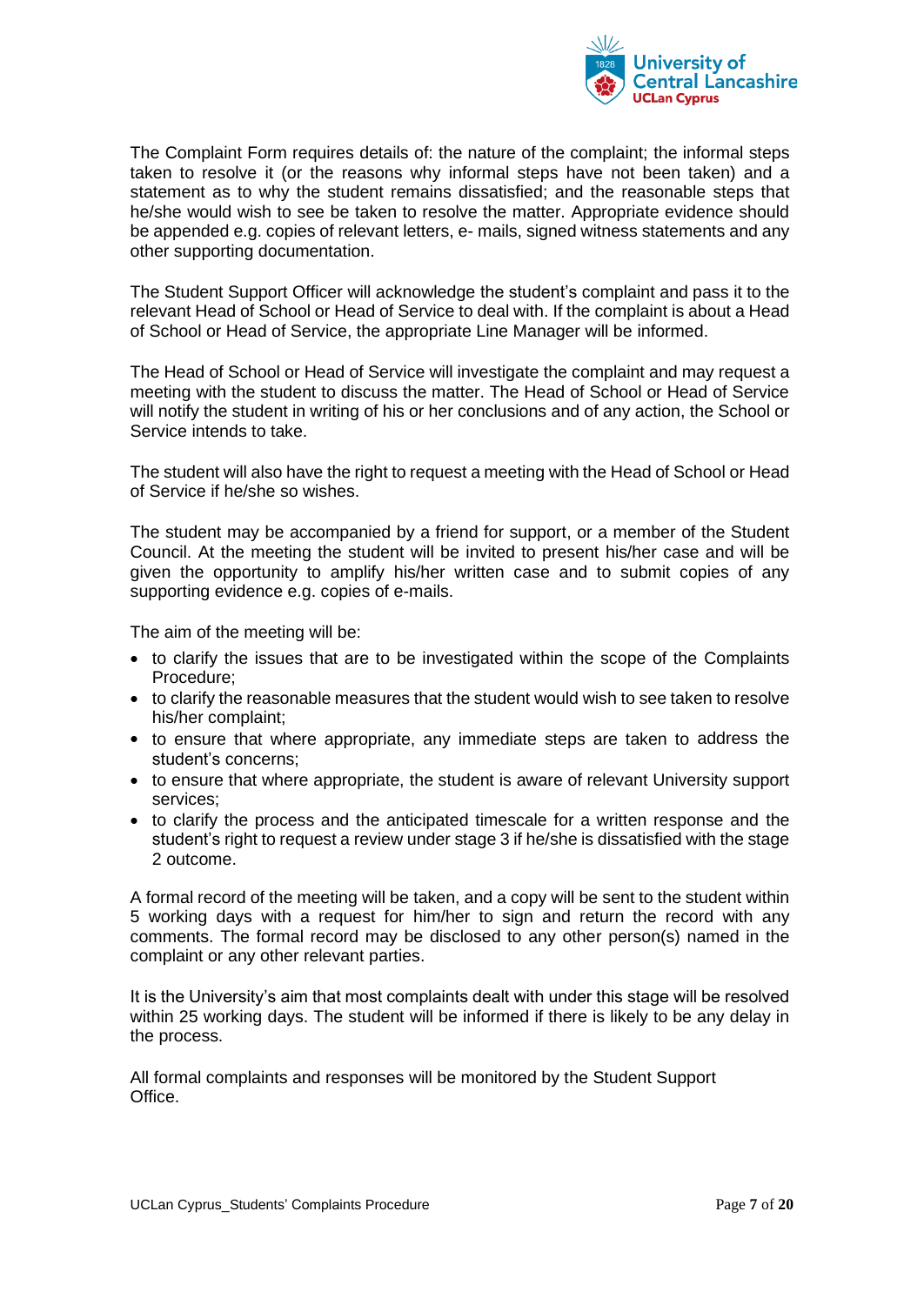

# **Stage 3 – Final Stage**

If the student is dissatisfied with the outcome at stage 2, he/she may submit a request for a review of the decision of the Head of School or Head of Service under stage 3 of the Complaints Procedure.

Stage 3 may only be invoked where the preceding stage 2 has been completed. The purpose of stage 3 is to review the action(s) and decision(s) taken at the previous stage(s). No new complaints may be introduced at stage 3. Students are strongly advised to seek advice from the Student Support Office and Student Council before progressing to Stage 3.

A request for a review should be submitted to the Student Support Office within 15 working days of the date of the stage 2 response and must be based on one (or more) of the following grounds:

- 1. that new evidence or circumstances have become known, which the student could not have reasonably made known at the time of the stage 2 complaint;
- 2. that the stage 2 investigation was not conducted fairly and/or in accordance with due process, and this materially affected the outcome;
- 3. that the decision and outcome of the stage 2 complaint were manifestly unreasonable in the light of the evidence provided.

The Stage 3 Complaint Form also requires details of: the nature of the complaint; the steps already taken to resolve it and a statement as to why the student remains dissatisfied; and the reasonable steps that the student would wish to see taken to resolve the matter. Appropriate evidence should be appended e.g. copies of relevant letters, emails signed witness statements and any other supporting documentation.

The Rector will appoint a Complaint Review Panel, (the Panel) comprising three members as follows:

- The Rector's nominee, who shall act as Chair;
- A member of staff who is a Head of School/Head of Service (or nominee), and who is not associated with the School/Service concerned;
- A student who is an elected member of the Student Council.

No member of the Panel shall have been previously associated with the complaint.

The Panel will review the case and may request further information from the student and/or the School/Service. The Panel will consider whether, in particular: the relevant procedures were followed at stage 2; the outcome was reasonable in all the circumstances; clear reasons were given for the stage 2 outcomes; there are valid reasons for the late submission of new evidence.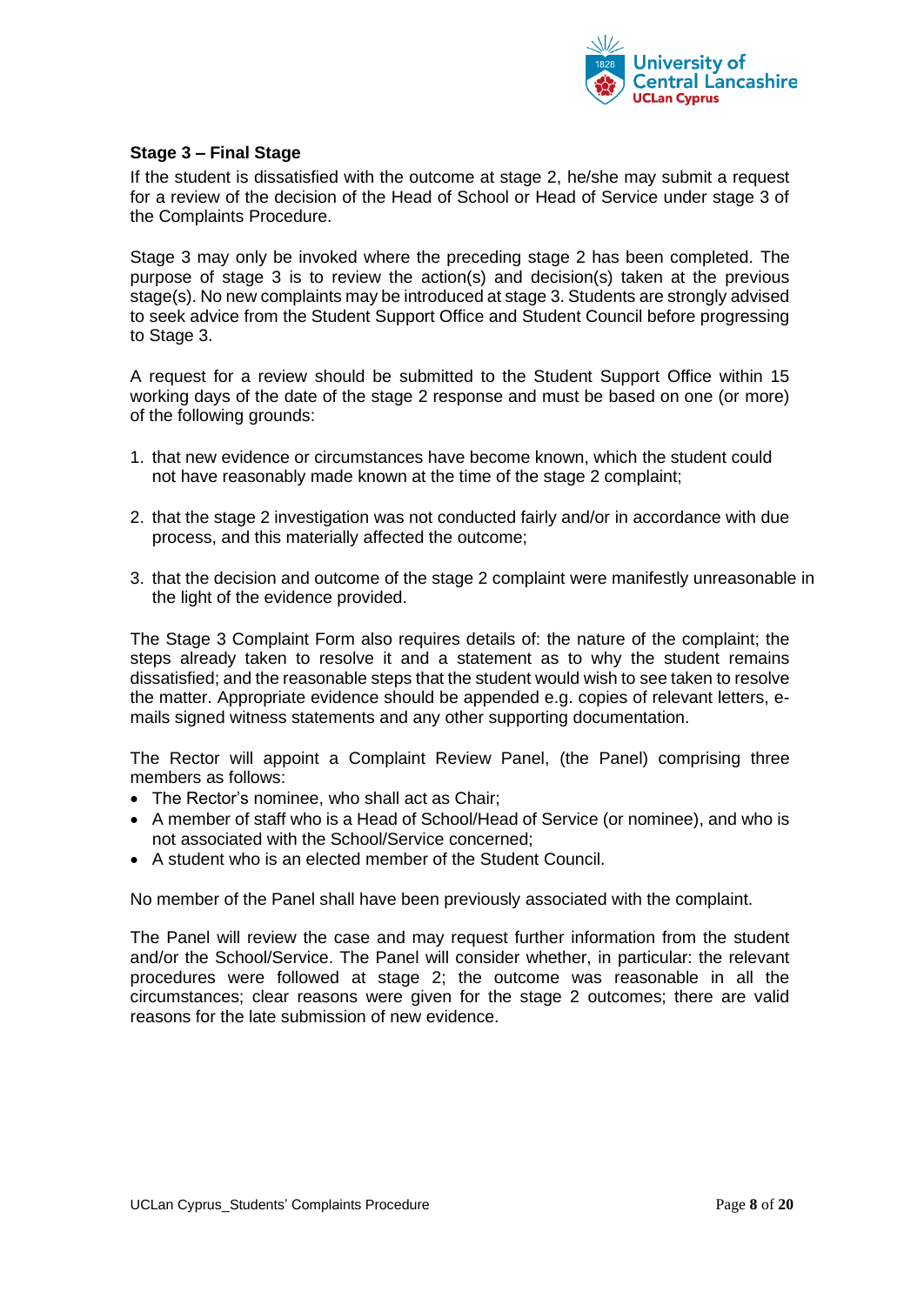

The Panel will decide on the appropriate action of:

- dismissing the request for a review, in which case the reasons for the decision will be communicated;
- convening a hearing to hear the case by the complainant and the response by the Head of School or Head of Service;
- upholding the request for a review and determining the outcome of the complaint, including any actions to be taken by the relevant School/Service;
- referring all or part of the complaint back for reconsideration at stage 2, either by a different Head of School or Head of Service.

The Panel will aim to communicate this decision in writing within 15 working days of the receipt of the request for review.

If the Panel decides to proceed with a hearing, it will aim to convene the hearing within a further 15 working days.

Stage 3 is a review of the complaint to determine whether it is justified in full or in part and whether the School/Service has conducted a fair investigation and provided a reasonable response or resolution at stage 2.

The decision and outcome of the stage 3 complaint will be communicated by the Chair of the Panel to the student and the Head of School/Head of Service in writing, normally within 5 working days of the hearing.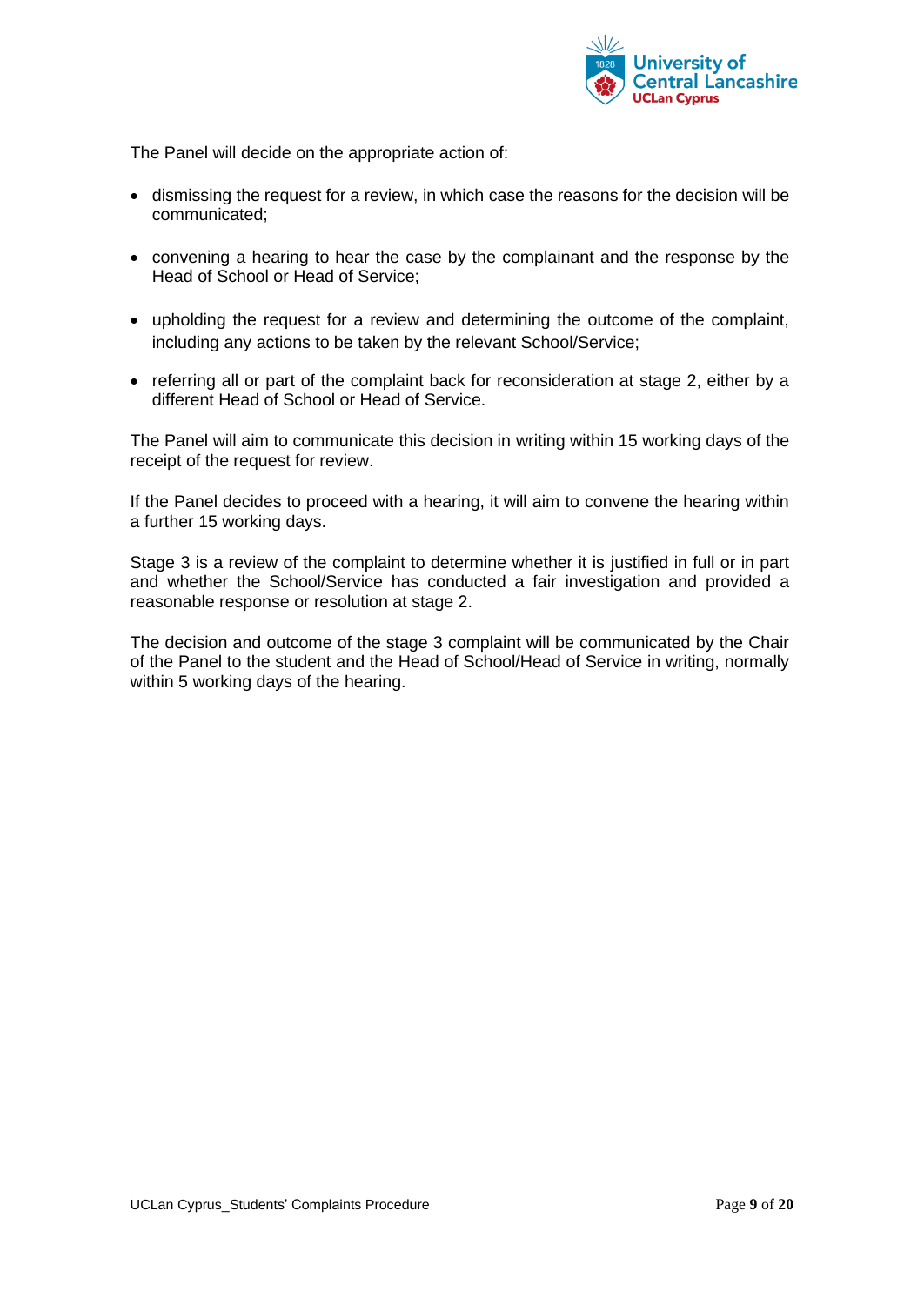

# **Further Information**

The Complaint Forms for all stage 2 and stage 3 complaints are attached at the back of this booklet. Additional copies are available at the School Administration Office and the Student Support Office.

**In the event of any uncertainty about the scope of this Procedure, or who to contact in the first instance, the Student Support Office will be pleased to assist.**

**Student Support Office 12-14 University Avenue CY-7080 Pyla Larnaka**

**Tel: +357 24694000 / 24694073**

**E-mail: [CyprusStudentSupport@uclan.ac.uk](mailto:CyprusStudentSupport@uclan.ac.uk)**

Please contact the Student Support Office if you require a copy of the Complaints Procedure in an alternative format or if you have difficulty in completing the Complaint Form.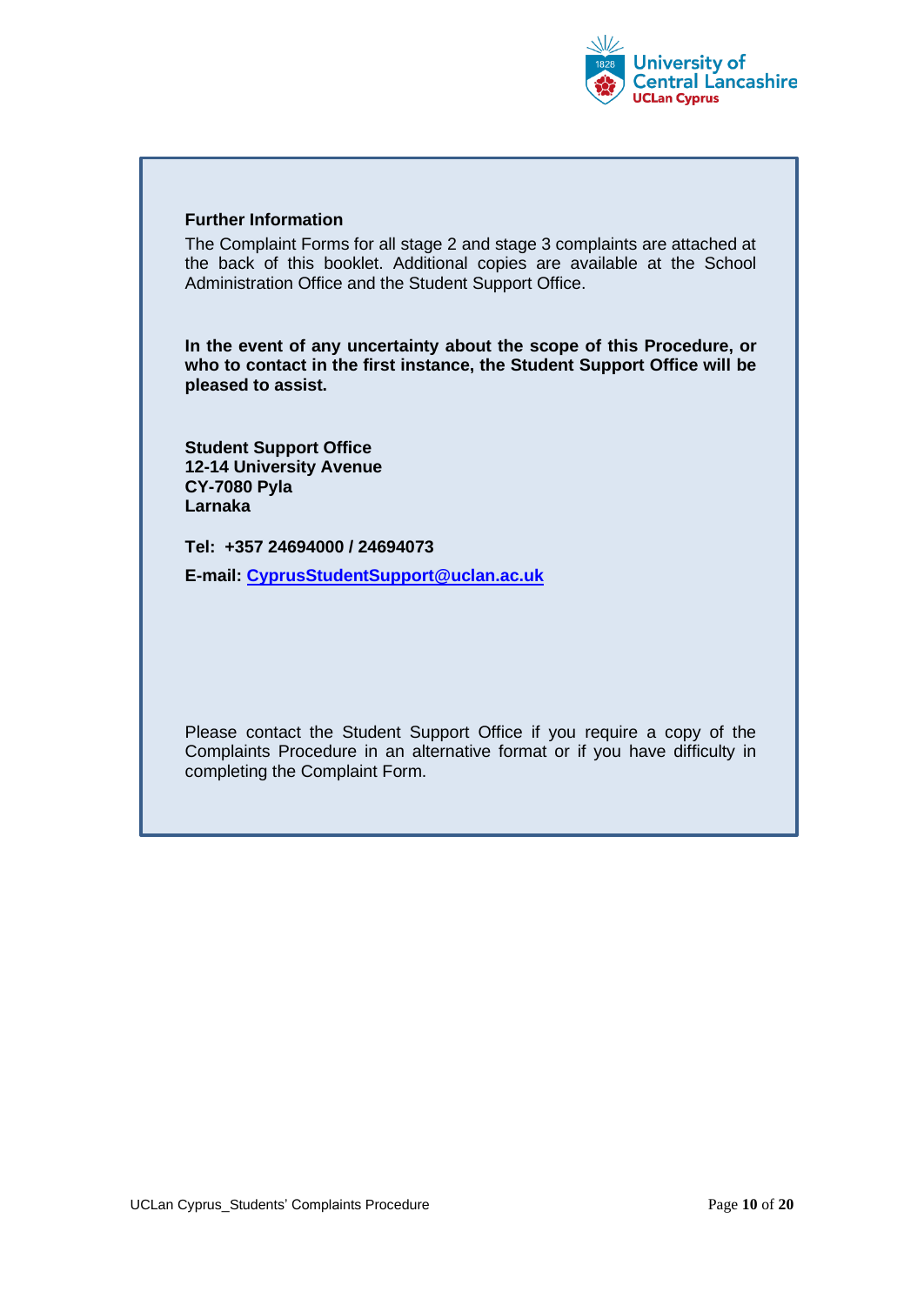

# **Appendices**

| Appendix 1 | Complaint Form: Stage 2                           |
|------------|---------------------------------------------------|
| Appendix 2 | Complaint Form: Stage 3                           |
| Appendix 3 | Notes for Guidance on a Stage 3 Complaint Hearing |
| Appendix 4 | Policy on Unacceptable Complainant Behaviour      |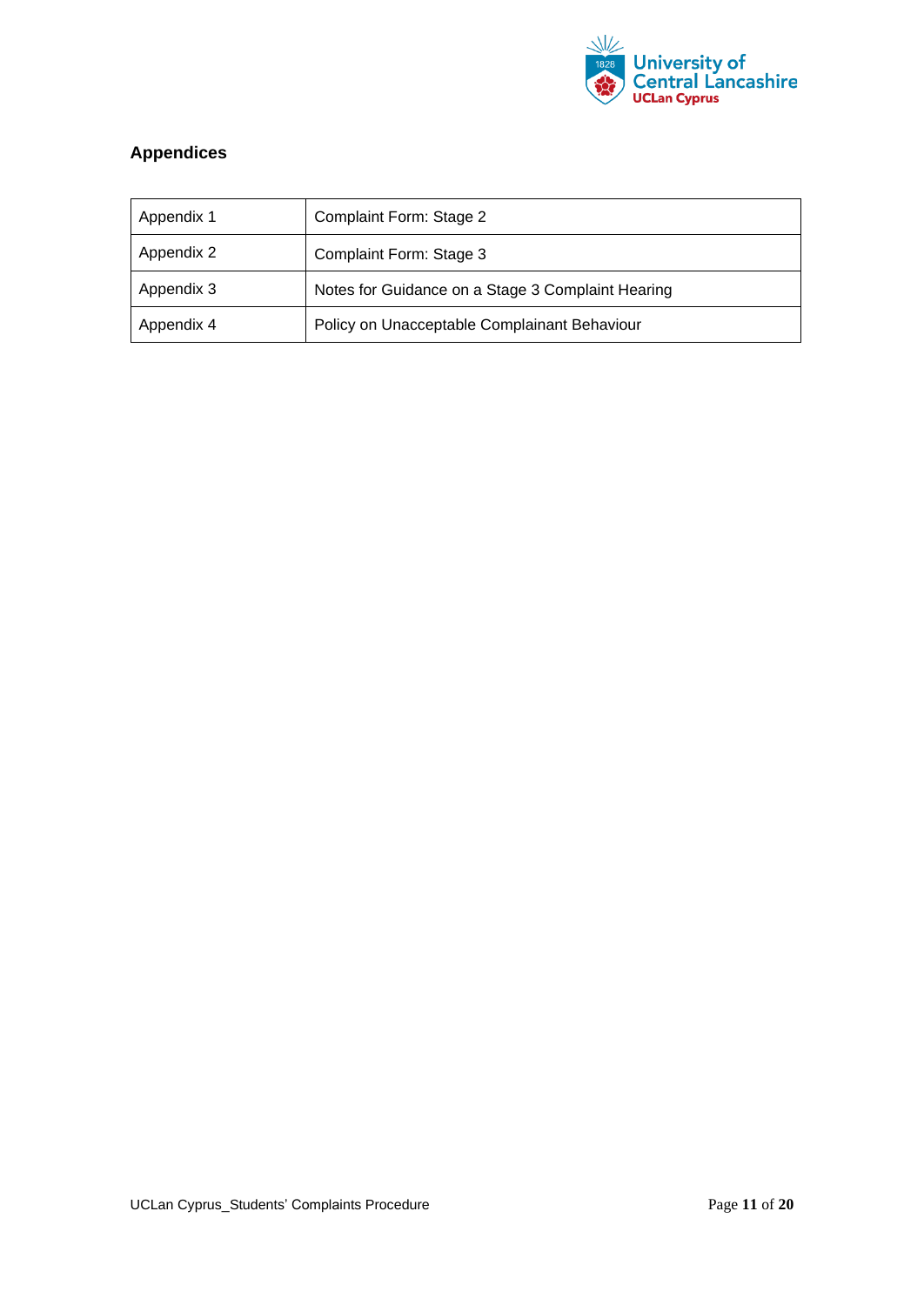**Appendix 1**



# **Complaint Form**

(for all **Stage 2** Complaints)

# **Guidance Notes for Applicants**

If, having pursued the matter informally, you feel there are reasonable grounds for dissatisfaction, you may pursue the matter through the formal stage within 15 working days of the informal response being given.

| <b>Section A</b>             |  |
|------------------------------|--|
| <b>Full Name</b>             |  |
| <b>Student Number</b>        |  |
| <b>School of Study</b>       |  |
| <b>Course Title</b>          |  |
| <b>Year of Study</b>         |  |
| <b>Contact Email Address</b> |  |
| <b>Contact Address</b>       |  |
|                              |  |
| Daytime Telephone No         |  |

# **Section B**

**Summary of the key points of your complaint:**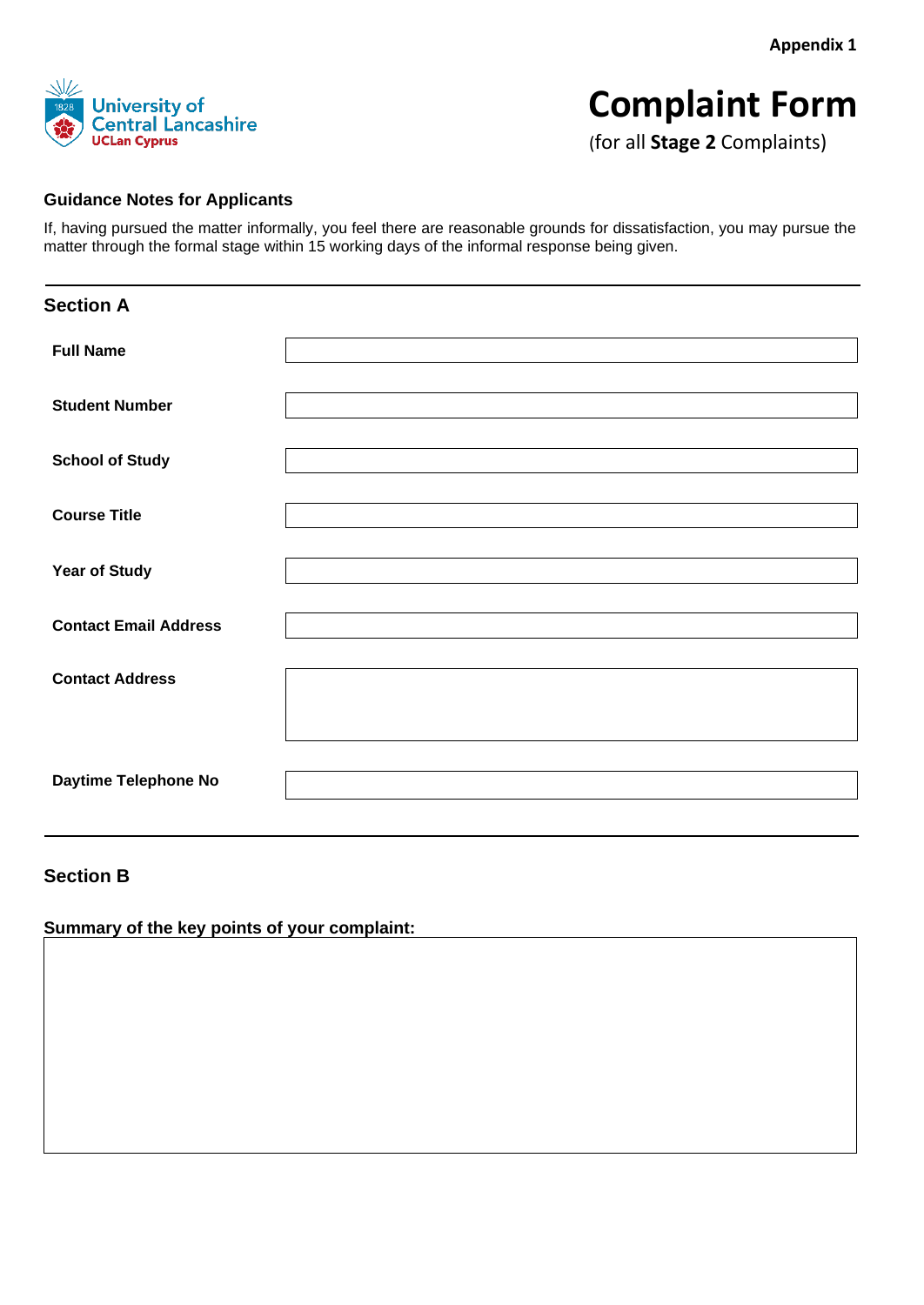# **Reasonable steps you would wish to see taken to resolve your complaint:**

# **Note:**

The receipt of complaints and responses to complaints will be monitored. As part of this process, the University may contact you to seek your views on how your complaint was handled.

**If you do not wish to be contacted**, please mark X in the box:

| <b>Signed</b> |  |
|---------------|--|
|               |  |
| <b>Dated</b>  |  |

----------------------------------------------------------------------------------------------------------------------------------------------- **Please submit the following documents with this form:**

• **Copies of relevant letters, e-mails, notes and other supporting documentation**

• **A list of the key events in date order** -----------------------------------------------------------------------------------------------------------------------------------------------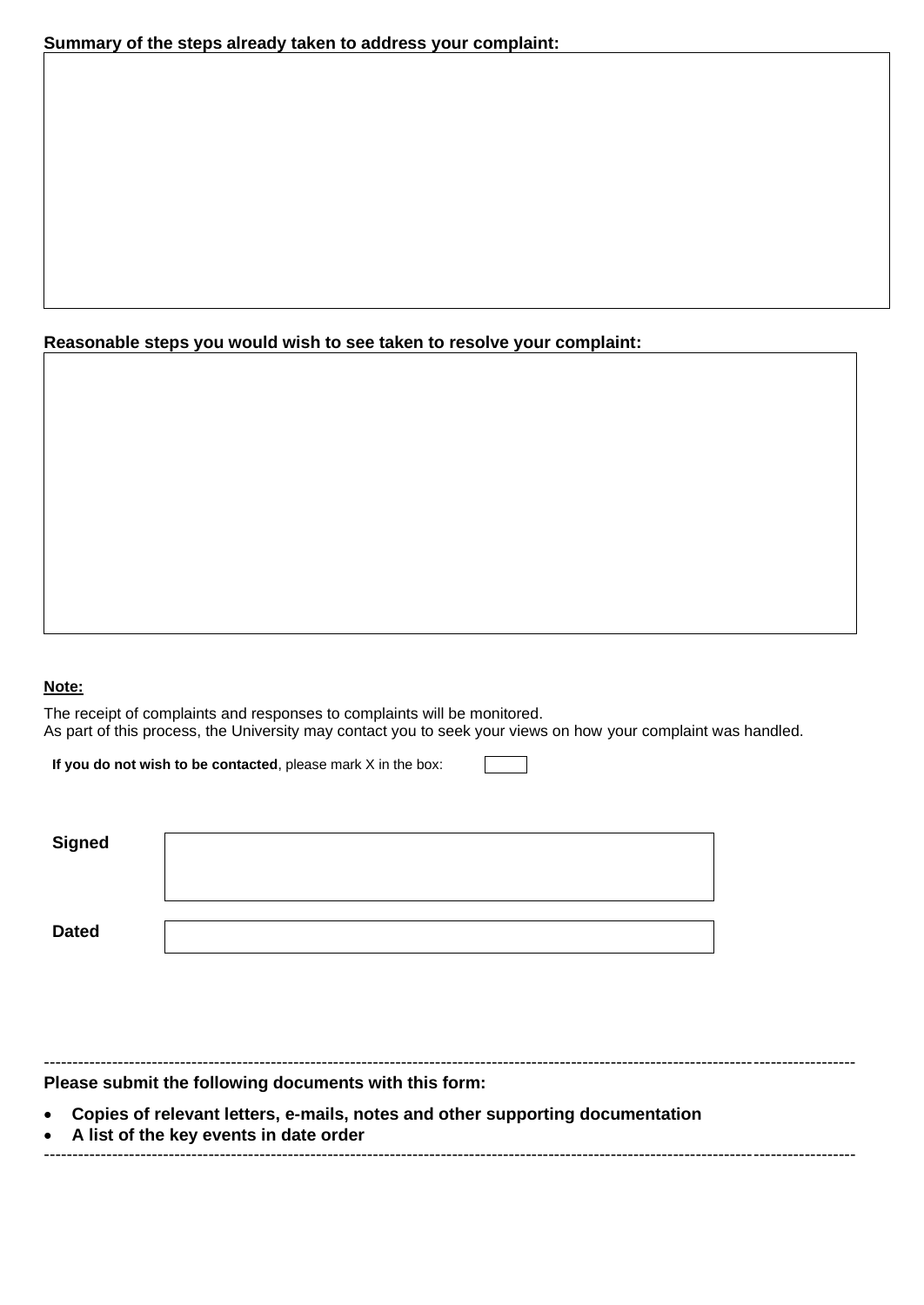

# **Appendix 2**

# **Complaint Form**

(for all **Stage 3** Complaints)

# **Guidance Notes for Applicants**

If you are dissatisfied with the outcome at stage 2, complete this form to request a review of the decision of the Head of School/Head of Service under stage 3 of the Complaints Procedure. A request for review must be submitted to the Student Support Office within 15 working days of the date of the stage 2 response.

The request for a review must state the grounds on which the appeal is sought and should be accompanied by appropriate documentary evidence.

The Complaints Review Panel will meet in closed session initially, to determine whether there are grounds for appeal.

# **Section A**

| <b>First Name</b>                  | <b>Surname</b> |
|------------------------------------|----------------|
| <b>Student ID/Enrolment Number</b> |                |
| <b>School of Study</b>             |                |
| <b>Course Title</b>                |                |
| <b>Year of Study</b>               |                |
| <b>Contact Email Address</b>       |                |
| <b>Current Postal Address</b>      |                |
| Daytime Telephone No.              |                |
|                                    |                |

# **Section B**

#### **The grounds for appeal against the stage 2 decision are as follows:**

- **1.** that new evidence or circumstances have become known, which the student could not have reasonably made known at the time of the stage 2 complaint;
- **2.** that the stage 2 investigation as not conducted fairly and/or in accordance with due process, and this materially affected the outcome;
- **3.** that the decision and outcome of the stage 2 complaint were manifestly unreasonable in the light of the evidence provided.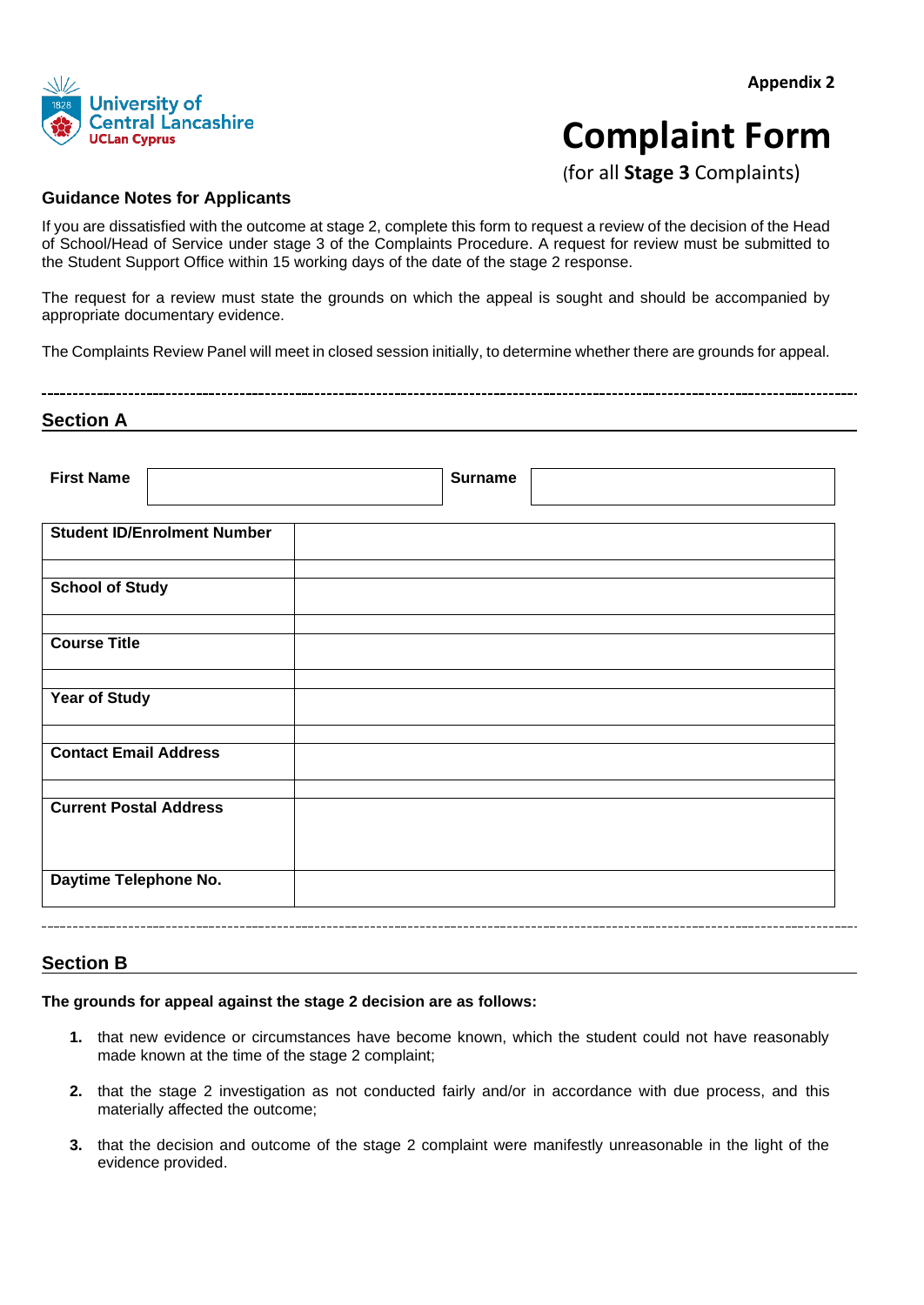# **Section C**

# Student's Case:

**Please note** that the purpose of stage 3 is to REVIEW the decision made at stage 2 – **no NEW complaints can be introduced at stage 3.**

**Please provide a brief summary of the nature of your complaint and the steps already taken to resolve it:**

**Please detail which ground(s) you wish to seek a review of the stage 2 outcome (Ground 1., 2. or 3. detailed above) and the reasons why:**

**Ground (s)** *(1., 2. or 3 above)***: Reason:** *(Please use additional sheets if necessary)*

**Please state the reasonable steps you would like to see taken to resolve your complaint:**

**Dated:**

**Please submit this form along with:**

• **a list of key events in date order**

<sup>•</sup> **all supporting evidence, e.g. copies of relevant emails, letters, notes etc**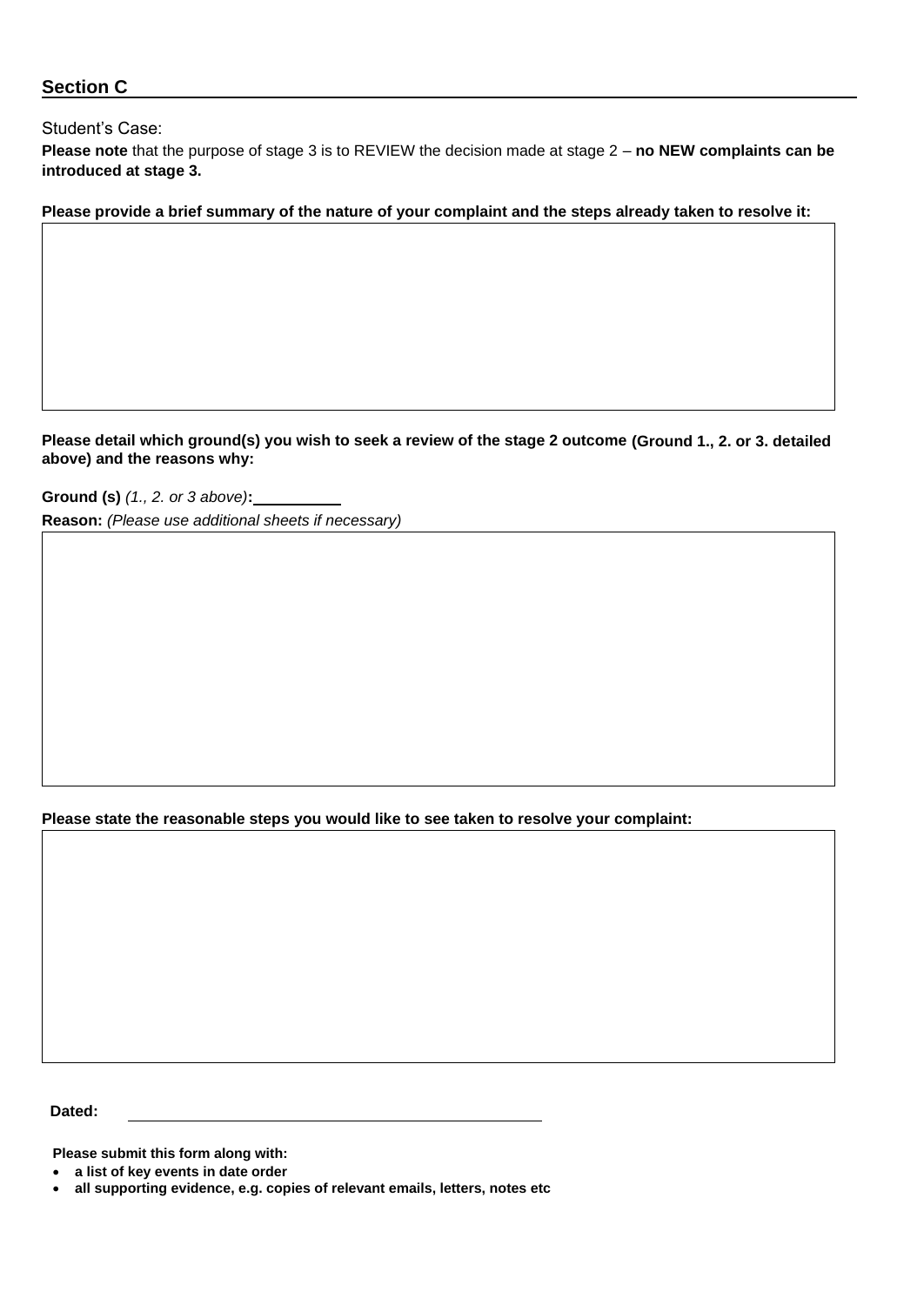

# **UNIVERSITY OF CENTRAL LANCASHIRE CYPRUS**

# **Notes for Guidance on the Conduct of a Stage 3 Complaint Hearing**

# **1. Purpose**

The purpose of a complaint hearing shall be for the Complaints Review Panel to review the decision taken by the Head of School/Head of Service (or nominee) at Stage 2. This will involve hearing the case by the Student and the response from the Head of School/Head of Service (or nominee).

The Panel will have due regard for previous attempts to resolve the complaint and shall determine whether the complaint is justified in whole or in part and whether the School/Service has provided a reasonable response or resolution.

#### **2. The Complaints Review Panel**

The Rector shall appoint a Complaints Review Panel (the Panel) comprising:

- **i.** the Rector's nominee (Chair): a member of the Senior Management team who is not associated with the complaint;
- **ii.** a member of staff who is a Head of School/Head of Service (or nominee) who is not associated with the School or Service concerned;
- **iii.** a student member: normally an elected member of the Student Council

No member of the Panel shall have been previously associated with the complaint.

# **3. Notice of a Stage 3 Complaint Hearing**

If the Panel decides to proceed with a hearing, the Student will be given 15 days' notice of the hearing date and will be notified of his/her right to be accompanied by a friend. The Student will be invited to submit a one-page summary/chronology of the complaint and any documents on which he or she relies, including witness statements, by no less than 7 days before the hearing. The Head of School/Head of Service (or nominee) will then compile a bundle of all documents generated by the previous stages of the Complaints Procedure, and any additional documents upon which the Head of School/Head of Service (or nominee) seeks to rely, including a report on the conduct of stage 2 investigation and the reason for his/her decision and witness statements from witnesses or staff named in the complaint. The Student Support Officer will circulate copies of all documentation to the Panel and both parties not less than 3 days before the hearing.

Where the complaint is about a member of staff, the response of the member of staff may be incorporated in the response of the Head of School/Head of Service (or nominee).

# **4. Conduct of a Stage 3 Complaint Hearing**

The following procedure will normally apply at a stage 3 hearing:

- **i.** the Chair will invite all those present to introduce themselves and will explain the purpose of the hearing;
- **ii.** the Student (or representative) will present the complaint;
- **iii.** the Panel and the Head of School/Head of Service (or nominee) will have the opportunity to question the Student;
- **iv.** the Head of School/Head of Service (or nominee) will present the response;
- **v.** the Panel and the Student (or representative) will have the opportunity to question the Head of School/Head of Service;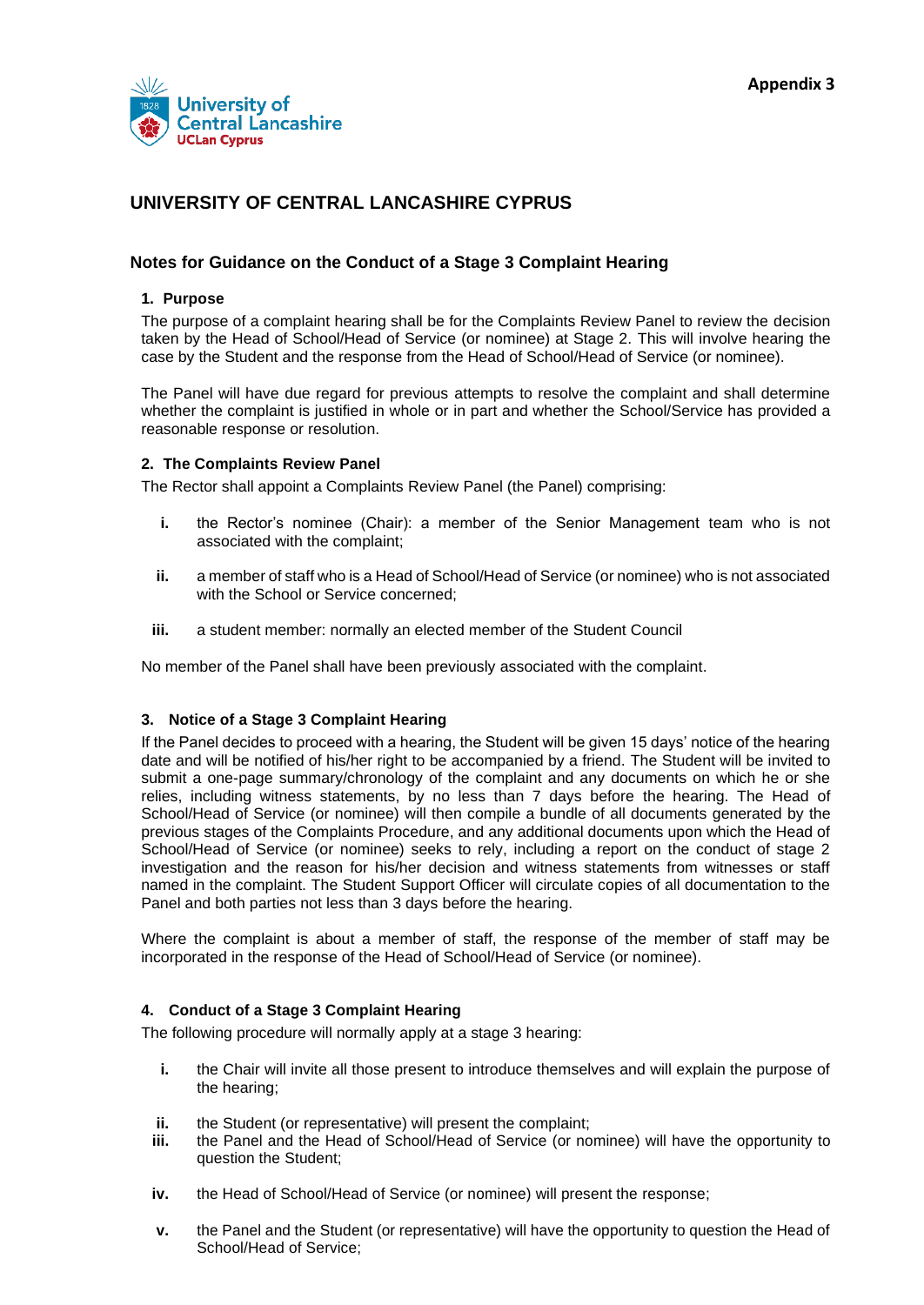- **vi.** the Panel may ask questions of either party at any stage during the hearing;
- **vii.** summing up by the Student (or representative);
- **viii.** summing up by the Head of School/Head of Service (or nominee);
- **ix.** at the Panel's discretion it may depart from the normal procedure, if it appears to be in the interest of fairness to do so;
- **x.** the Panel may retire to consider its decision; or seek further information; and/or adjourn to a later date.

The Student Support Officer will act as advisor to the Panel.

#### **5. Documentation and Witnesses**

The Panel will receive copies of all documents generated by the previous stages of the Complaints Procedure. The Panel may request additional documentation from either party either before or at the hearing.

Otherwise additional documentary evidence, other than that which was submitted by the Student and that included in the bundle prepared by the Head of School/Head of Service under paragraph 3 above, will be admitted only at the discretion of the Panel.

The Student and the Head of School/Head of Service (or nominee) are entitled to submit any statements by witnesses in writing. Witnesses may be invited to give evidence in person at the discretion of the Panel.

#### **6. Conclusion**

The Panel may decide:

- **i.** that the complaint is justified in full or in part and that the School/Service should implement recommendations; or
- **ii.** that the School/Service has no case to answer and has provided a reasonable response or resolution at Stage 2 of the Complaints Procedure.
- **iii.** The Panel may also recommend any changes to the University policies and procedures.
- **iv.** Any conclusions or recommendations will be communicated by the Chair of the Panel to the Student and the Head of School/Head of Service (or nominee) in writing, normally within 5 working days of the hearing.

The Student will also be issued with a Completion of Procedures letter.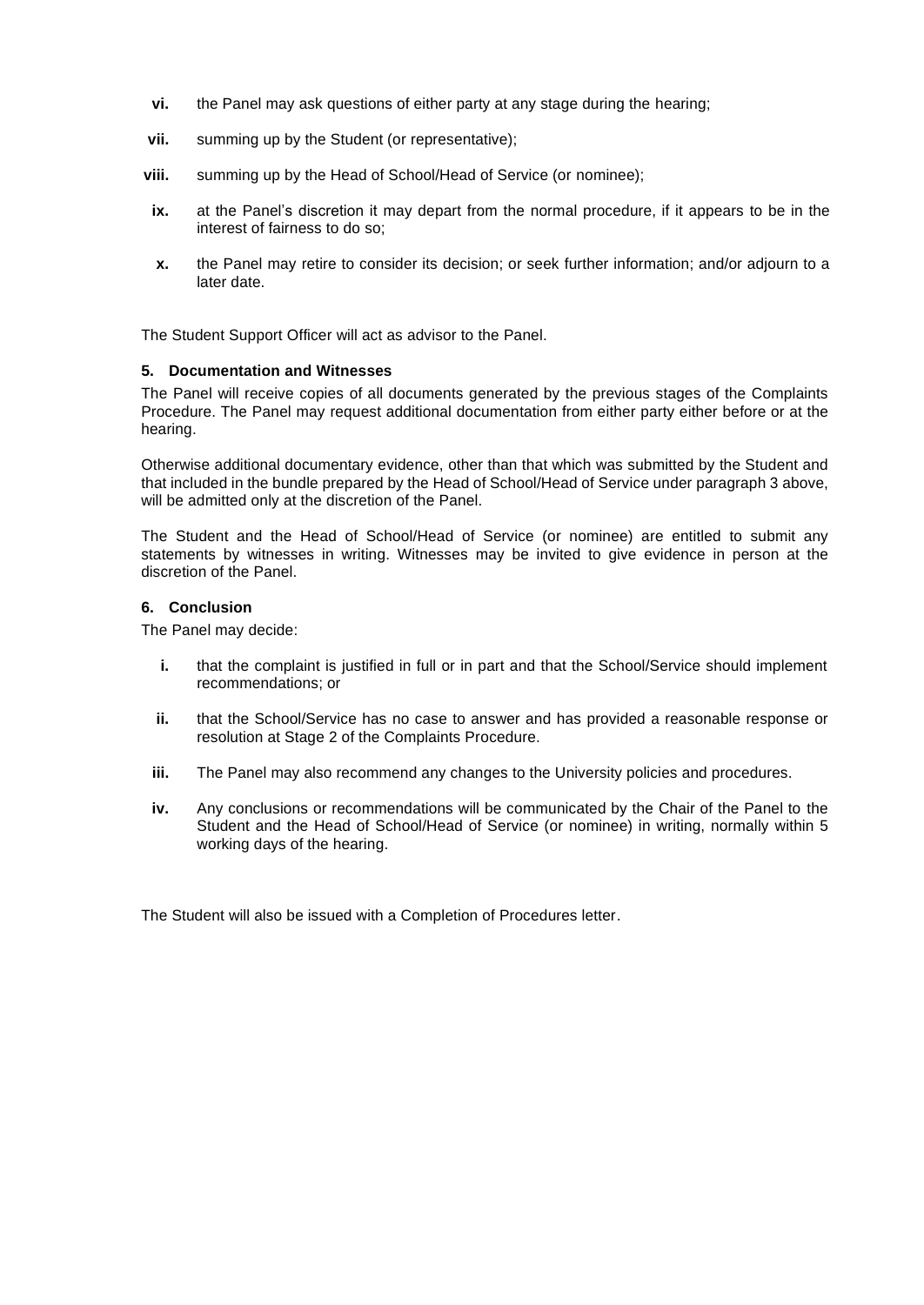

# **Policy on Unacceptable Complainant Behaviour**

- **1.** This Policy sets out the University's approach to the relatively few complainants whose actions or behaviour it considers to be unacceptable. The term complainant includes any person acting on behalf of a student or who contacts the University in connection with a complaint. The principles set out in the Policy also apply to the University's dealings with people other than complainants.
- **2.** The University understands that making a complaint can be a stressful experience for students; however, we also have a duty to ensure the safety and welfare of our staff.
- **3.** The University is committed to dealing with all complainants fairly and impartially and to providing a high-quality service, but we do not expect staff to tolerate behaviour, which we consider to be unacceptable, for example, any communication which is:
	- abusive, offensive, defamatory or distressing;
	- aggressive, threatening, coercive or intimidating;
	- unreasonably persistent or demanding.
- **4.** The University will take action to protect staff from such behaviour, and this may include action under the University's Regulations for the Conduct of Students.
- **5.** Complainants can contact the University by letter, e-mail or telephone. We cannot correspond with anyone who is not confirmed in writing as the representative of the complainant.
- **6.** When we consider that the behaviour of a complainant is unacceptable, we will tell them why we find their behaviour unacceptable and we will ask them to change it. If the unacceptable behaviour continues, we will take action to restrict their contact in connection with the complaint.
- **7.** The decision to restrict access will be taken by the head of the Student Support Office (or nominee), with advice from the University Solicitor where appropriate. Any restrictions imposed will be appropriate and proportionate. The University will take account of any reasonable adjustments as a consequence of any declared disability. The options, which will be considered, are as follows:
	- asking the complainant to enter into an agreement about their conduct;
	- requesting contact in a particular form e.g. letters only;
	- requiring contact to take place with a named person;
	- restricting telephone calls to specified days and times;
	- asking the complainant to appoint a representative to correspond with us;
	- in exceptional circumstances, invoking the procedures for malicious or vexatious complaints as outlined below.
- **8.** We will write to tell the complainant why we believe their behaviour is unacceptable, what action we are taking and the duration of that action.
- **9.** Where a complainant behaves unacceptably during a telephone conversation, we may as a last resort terminate the call.
- **10.** Where a complainant continues to behave in a way, which we consider to be unacceptable, we may decide to terminate contact with them. This may mean that we will not continue with the handling of their complaint.
- **11.** Where the behaviour threatens the safety and welfare of University staff and/or students, we will consider other options, e.g. action under the University's Regulations for the Conduct of Students (including suspension from the campus), reporting the matter to the police, or taking other legal action.
- **12.** This Policy and its implementation will be reviewed annually by the Student Experience and Engagement Committee.